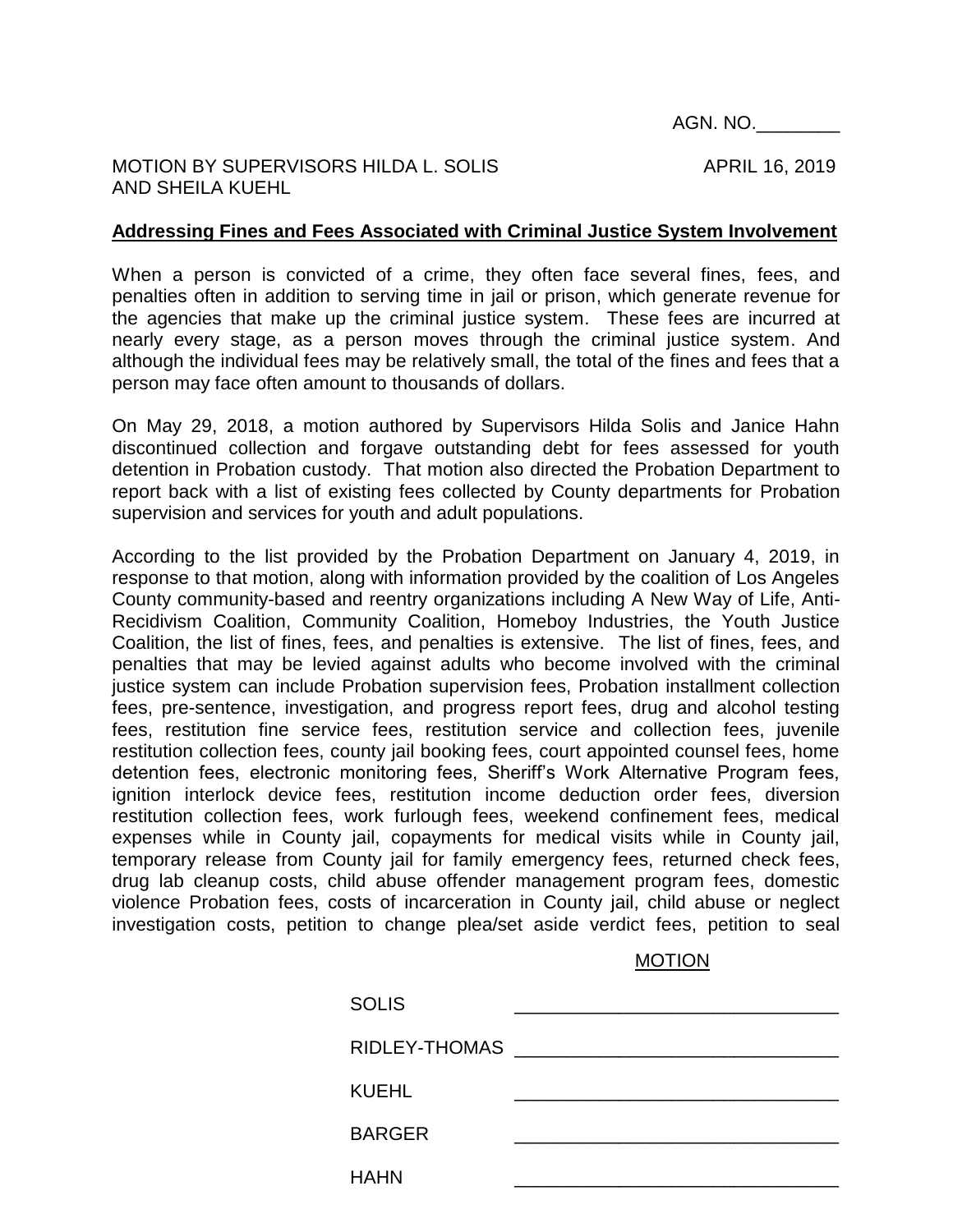juvenile record fees, installment payment account fees, nonviolent drug possession treatment program costs, drug diversion program fees, "cite and release" administrative screening fees, drug program fees, Emergency Medical Services Fund assessments, Court Facilities Construction Fund and Court Construction Fund assessments, court security fees, restitution, restitution fines, restitution interest, Probation revocation restitution fines, DNA additional penalty assessments, DNA ID penalty assessments, DUI fines, alcohol abuse fund assessments, nigh court fees, AIDS Education Program assessments, additional DUI fees.

Because of difficulty paying these fees, they often turn into debt, that can add to the difficulty that people with criminal justice system involvement already face, such as securing housing or employment, suspended driving privileges, maintaining or improving credit, and meeting child support obligations. Most concerning is that failing to pay these fines or fees can result in re-arrest or delayed discharge of Probation supervision, creating new paths to incarceration for people who are unable to pay, as a national study on criminal justice fines and fees by the Brennan Justice Center points out.

Studies by the Brennan Justice Center, the American Civil Liberties Union, and the Ella Baker Center have found that the accumulation of these fines and fees push people into poverty, or push people in poverty even deeper, through penalties such as fees for payment plans, late fees, collection fees, and interest charges. This has also been shown to impact people of color, disproportionately. Further, a national survey of formerly incarcerated people by the Ella Baker Center for Human Rights found that families often bear the burden of fees, and that 83 percent of the people responsible for paying these costs are women.

In recent years, this Board has taken significant efforts to improve access to reentry services for people who are coming out of jail and prison, reduce housing insecurity, and reduce poverty and racial disproportionalities. However, these fines and fees serve as an additional hurdle at the time when they are trying to reintegrate into their families and communities.

**WE, THEREFORE MOVE,** that the Board of Supervisors: Direct the Chief Executive Office in consultation with the Probation Department, the Auditor-Controller, County Counsel, Treasurer Tax Collector, the Public Defender's Office, the Alternate Public Defenders Office, the District Attorney's office, the Sheriff's Department, the Courts, and community stakeholders, including those with lived experience, and other relevant stakeholders to report back in writing in 120 days with a detailed report of the fines, fees, and penalties (including non-economic penalties) levied against adults in the criminal justice system, including but not limited to those listed above. The report back should include:

1) The impact of these charges on affected populations, when in the criminal justice